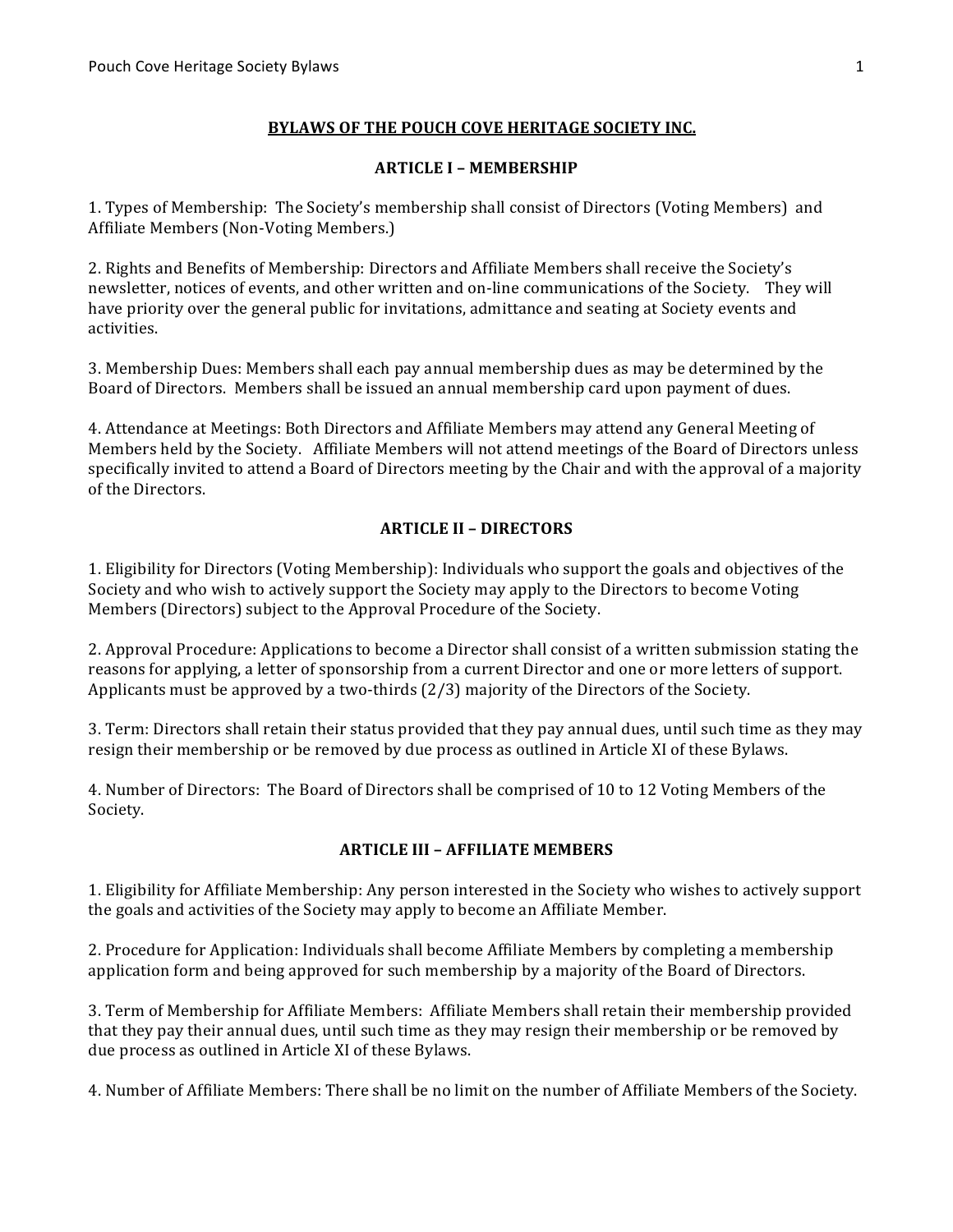### **ARTICLE IV – ROLES AND RESPONSIBILITIES OF DIRECTORS**

- 1. Responsibility for Society operations and governance: The Board of Directors shall hold primary responsibility for all decisions and operations of the Society. The Directors will make up a Board of Directors overseeing the operations of the Society. The Board Directors is responsible for the governance of the Society in all respects, including financial, organizational and internal and external policies and practices.
- 2. The Board of Directors will hold meetings and work collaboratively to carry out activities that address the Vision, Mission and Objectives of the Society.
- 3. Every Director shall respect and comply with any decision of the Board of Directors arrived at by majority vote.
- 4. Eligibility to Serve as Director: The majority of the Directors shall be residents in Pouch Cove; a maximum of two (2) non-residents may serve as Directors at one time.
- 5. Number of Directors: No fewer than ten  $(10)$  and no more than twelve  $(12)$  persons may serve as Directors of the Society at any one time.
- 6. Appointment of Directors: When a Director's position becomes vacant, the Board of Directors may appoint an individual to fill the vacancy. Such appointment will follow the procedure outlined in Article II, section 2 and will require a  $2/3$  majority vote of approval for appointment by the Board of Directors.
- 7. Meetings of the Board of Directors: The Directors shall meet monthly, except when 2/3 of the Directors vote to cancel or postpone a monthly meeting.
- 8. Removal of a Director: A Director may be removed from the Board of Directors if found responsible for an activity deemed by 2/3 of the Directors to be counter to the Constitution or Bylaws of the Society. If a Director is absent from three (3) consecutive board meetings for reasons deemed unacceptable by 2/3 of the Directors then he/she may also be removed, as detailed in Article XI of these Bylaws.

## **ARTICLE V - ROLES AND RESPONSIBILITIES OF THE EXECUTIVE**

1. Make-up of the Executive: The Executive of the Society shall consist of four members of the Board of Directors, filling the following positions: Chair, Vice-Chair, Secretary, Treasurer.

2. Election of the Executive: The four executive positions will be filled by the Directors at a meeting of the Board of Directors. The procedure for this will be determined by the Directors, whether by appointment, volunteering or nomination and election. Any decision of the Board of Directors in respect to the selection of each of the executive positions is final, once approved by a majority vote.

- 3. The Chair shall:
	- A. Preside over meetings of the Directors and Members;
	- B. Call for Special Meetings, as he/she deems necessary;

C. Sign financial and contractual documents as the Society's representative along with either the Vice-Chair or Secretary. In the case of cheques any two of three may sign, whereas a contract or letter of commitment will require the Chair's signature.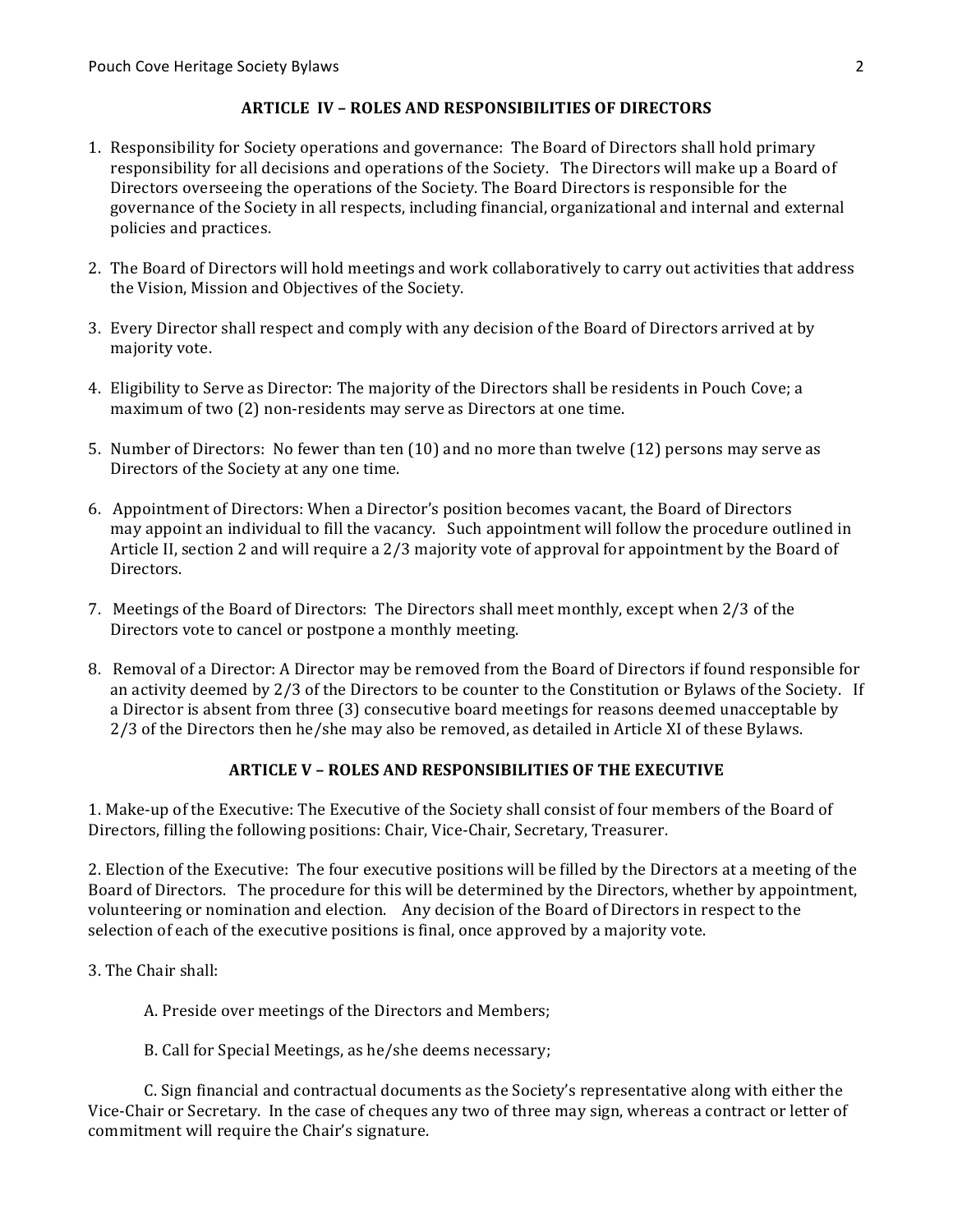D. Serve as the public representative of the Society, except when other Directors are assigned this role related to specific projects or activities;

E. Provide oversight and advice to the Directors regarding policies and procedures.

4. The Vice-Chair shall:

A. Succeed and take on the duties of Chair, if the Chair resigns his/her position;

B. Temporarily act as chair at a meeting if the Chair is unable to preside;

C. Assist and advise the Chair in administering the business of the Society;

D. Co-sign cheques and contractual documents along with the Chair and Secretary.

5. The Secretary shall:

A. Accurately record minutes of monthly meetings of the Board of Directors and General Meetings of Members:

B. Prepare and distribute agendas and minutes of meetings;

C. Be responsible for ensuring correspondence and communications from and to the Society are reported to the Directors and maintained in an up-to-date fashion;

D. Maintain, preserve and protect the records, minutes, correspondence and other documents and printed materials related to the activities of the Society;

E. Maintain digital files of all online communications, including emails, posts and other digital records;

F. Coordinate financial records with the Treasurer to ensure that these are current;

G. Co-sign cheques and other financial documents on behalf of the Society along with the Chair and Vice-Chair;

H. Maintain the Society's postal box and collect the mail of the Society.

I. Monitor and maintain the security of the Society's online sites and internet presence.

6. The Treasurer shall:

A. Maintain the bank account of the Society, receive financial statements from the Bank and be responsible for deposits to the account and keep an up-to-date record of all financial transactions of the Society;

B. Complete and submit financial reporting documents, as required by government agencies and departments;

C. Submit a current financial report at each meeting of the Board of Directors;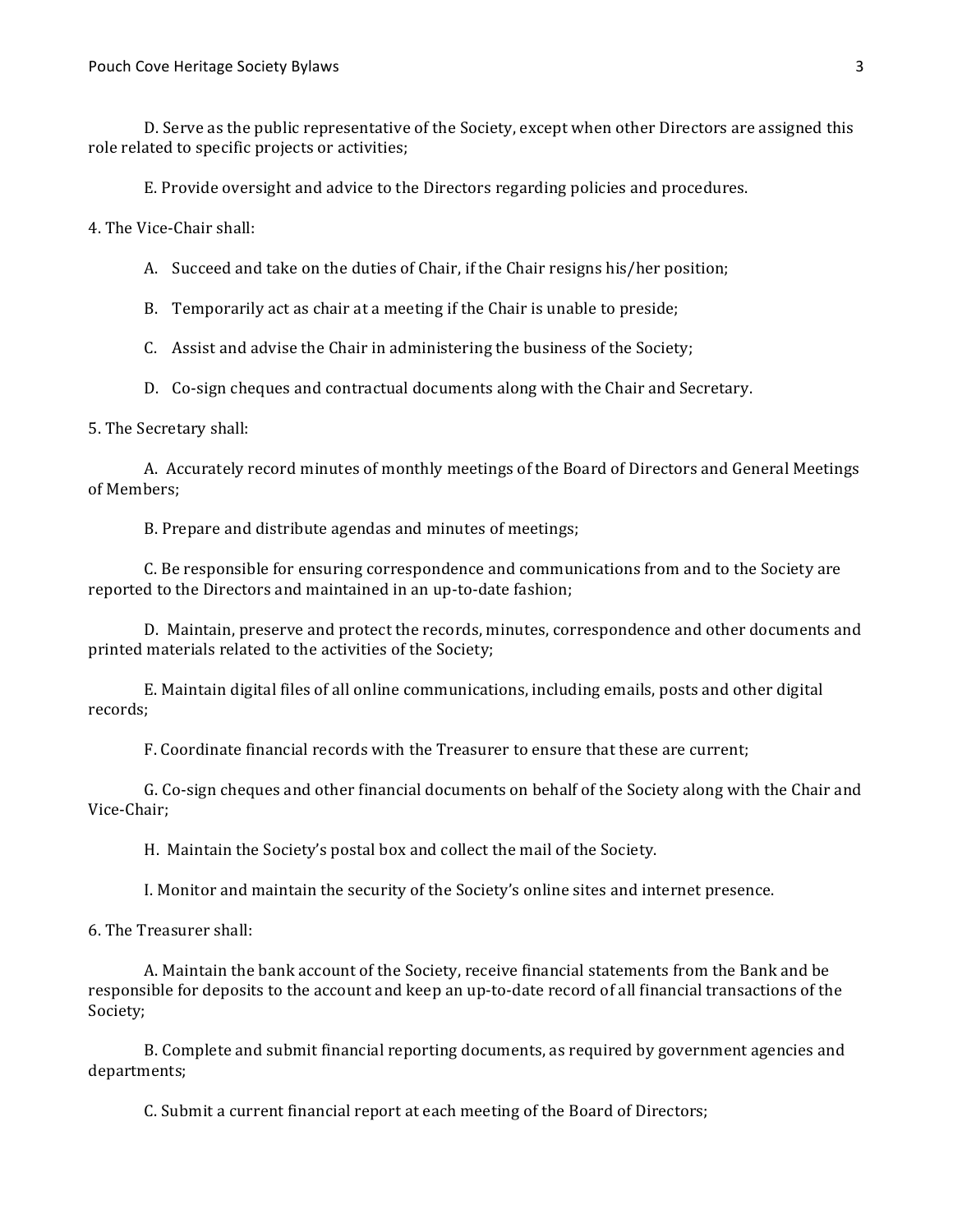D. Advise the Board of Directors regarding financial matters and responsibilities of the Society.

### **ARTICLE VI – ROLES AND RESPONSIBILITIES OF AFFILIATE MEMBERS**

1. Affiliate Members shall lend advisory input to the Board of Directors regarding past, current and future activities of the Society at General Meetings of Members.

2. Affiliate Members may also serve on project committees and working groups.

#### **ARTICLE VII – MEETINGS**

1. Meetings of Members will take place annually in March and at such times as a Special Meeting of Members may be called by the Chair. Both Directors and Affiliated Members will be notified and may attend such meetings, but only Directors may make motions or vote.

2. Meetings of the Board of Directors will be held monthly to carry on the business of the Society. Only Directors may attend a meeting of the Board of Directors, however guests who are not Directors may be invited to attend to make presentations or advise the Board of Directors.

3. All meetings of the Society will operate by Robert's Rules of Order Newly Revised, with motions approved by a majority vote, except where required in the Constitution or Bylaws of the Society that a two-thirds  $(2/3)$  vote is required for approval.

4. Voting by mail or by proxy will be permitted, subject to advance notice in writing from an absent member, and subject to approval by a majority of the Board of Directors, prior to the vote.

### **ARTICLE VIII – WORKING GROUPS and COMMITTEES**

1. Working Groups and Committees, including ad-hoc committees may be created by the Chair or the Board of Directors, as deemed necessary for carrying on the work of the Society;

2. Working group leaders and committee chairpersons may be appointed by the Board of Directors or by the members of the working group, once created;

3. The membership of working groups and committees may consist of Directors and Affiliate Members, to encourage active participation in the work of the Society.

4. Every committee or working group shall report to the Board of Directors at each monthly Board of Directors Meeting.

## **ARTICLE IX - RECEIVING AND SPENDING FUNDS**

1. The financial activities and records of the Society shall be carried out in accordance with standard book keeping practices as well as the provisions within these bylaws, in accordance with standard financial management practices for not-for-profit organizations, as established by law or convention in the Province of Newfoundland and Labrador, including those requirements stated in the Society's Certificate of Incorporation.

2. The Society is a not-for-profit organization comprised of voluntary members. Therefore members shall not receive remuneration for their activities, performance or services for the Society. Members may be reimbursed by the Society for documented expenses, subject to approval by the Board of Directors. The Society may contract and pay non-member individuals and/or entities for goods and services rendered.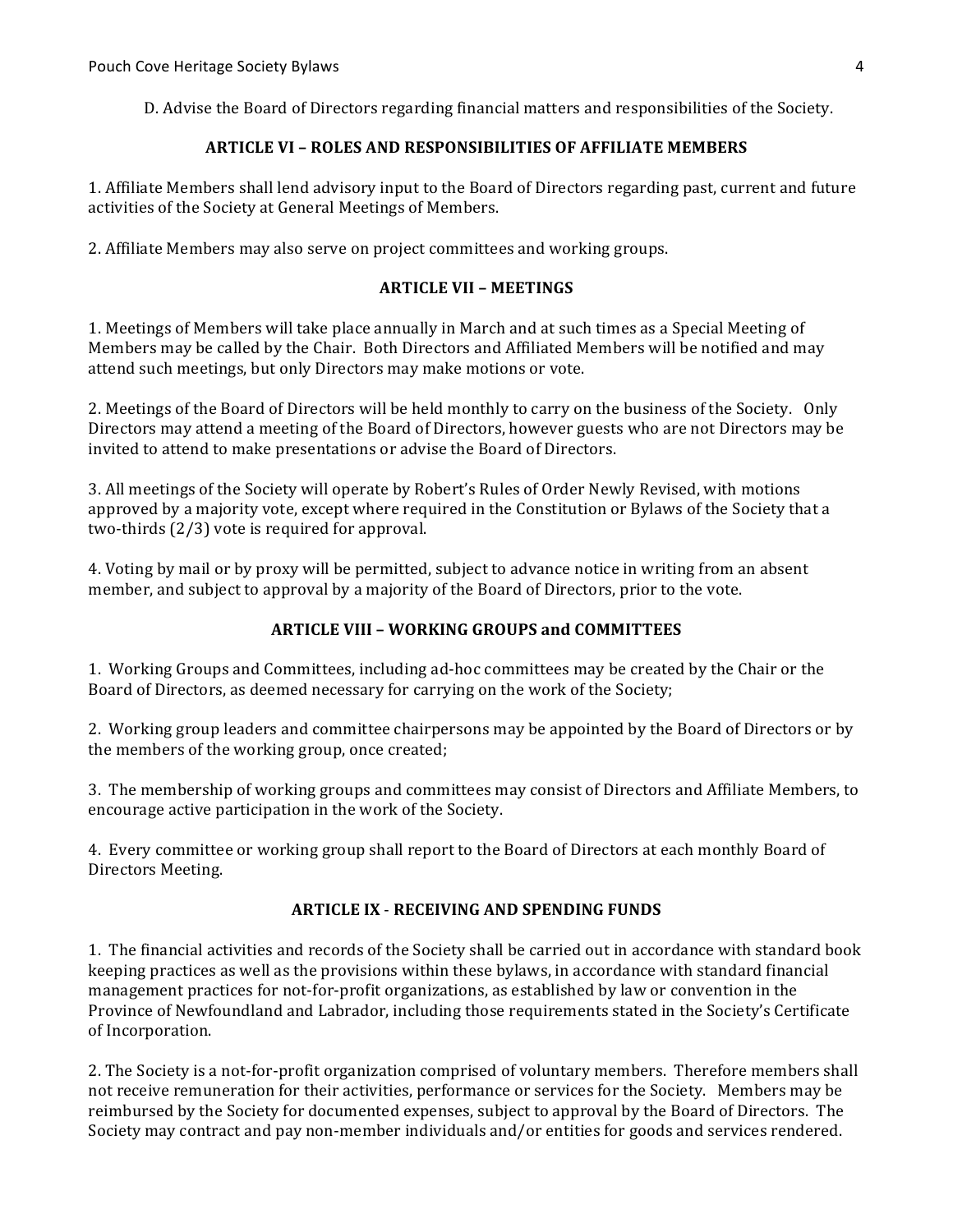## **ARTICLE X** - **CONFLICT RESOLUTION PROCEDURES**

1 Resolution by Mediation or Arbitration: Disputes or controversies among members, directors, officers, committee members or volunteers working for the Society will be resolved in accordance with the principles of mediation and/or arbitration, as provided in this section.

2 Method of Resolution: In the event that a dispute or controversy among or between members, directors, officers, committee members or volunteers of the Society arises, then such dispute or controversy shall be settled by a process of dispute resolution.

3 Dispute Resolution Process: The dispute or controversy shall first be submitted to a panel of mediators whereby the one party appoints one mediator, the other party (or if applicable the Board of Directors of the Society) appoints one mediator, and the two mediators so appointed jointly appoint a third mediator. The three mediators will then meet with the parties in question in an attempt to mediate a resolution between the parties.

4 Number of Mediators: The number of mediators may be reduced from three to two or one upon agreement of the parties in dispute.

5 Failure of Mediation: If the parties are not successful in resolving the dispute through mediation, then the dispute shall be settled by arbitration before a single arbitrator, who shall not be any one of the mediators referred to above, in accordance with the provincial or territorial legislation governing domestic arbitrations in force in the province where the Society is situated. All proceedings relating to arbitration shall be confidential and there shall be no disclosure of any kind of the details of mediation or arbitration. The decision of the arbitrator shall be final and binding and shall not be subject to appeal on a question of fact, law or mixed fact and law.

6 Costs of Arbitration to be shared: All costs of arbitration shall be borne by the parties in equal parts, or shared as may be determined by the arbitrator.

# **ARTICLE XI - SANCTION OR REMOVAL OF MEMBERS**

1. Directors and Affiliate Members may be sanctioned, censured, reprimanded or removed from Membership if they are found to have violated the purposes, procedures or policies of the Society as set out in the Society's Constitution and Bylaws.

2. Any three members of the Society may initiate proceedings in this regard by giving written notice to the Chair of an action or actions by a Member alleged to constitute such a violation.

3. Upon written notification, the Chair will convene a committee of inquiry to consider the allegations.

4. An individual who is accused shall be given notice of the allegations against him/her in writing and shall have an opportunity to respond to the specific allegations in person or in writing, before any further action is taken.

5. The committee of inquiry will investigate the allegations, determine the validity of the concerns and allegations, and make recommendations regarding action to be taken, to the Board of Directors for its consideration.

6. Recommendations of the committee of inquiry will only be acted upon if approved by a two-thirds